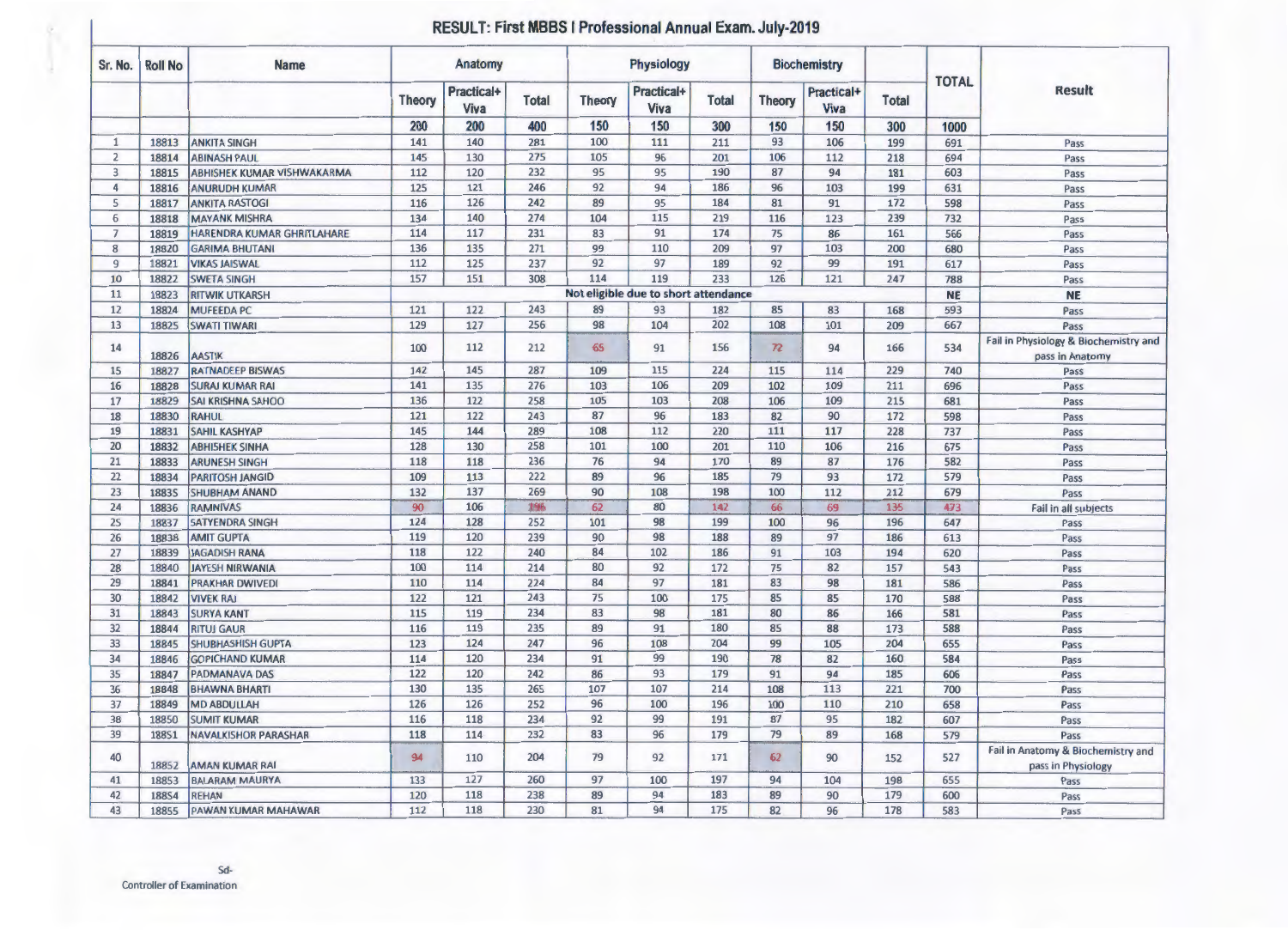## **RESULT: First MBBS I Professional Annual Exam. July-2019**

| Sr. No.        | <b>Roll No</b> | <b>Name</b>                 | Anatomy       |                           |              | <b>Physiology</b> |                           |              |               | <b>Biochemistry</b>       |              |              |                                                          |
|----------------|----------------|-----------------------------|---------------|---------------------------|--------------|-------------------|---------------------------|--------------|---------------|---------------------------|--------------|--------------|----------------------------------------------------------|
|                |                |                             | <b>Theory</b> | <b>Practical+</b><br>Viva | <b>Total</b> | <b>Theory</b>     | <b>Practical+</b><br>Viva | <b>Total</b> | <b>Theory</b> | Practical+<br><b>Viva</b> | <b>Total</b> | <b>TOTAL</b> | <b>Result</b>                                            |
|                |                |                             | 200           | 200                       | 400          | 150               | 150                       | 300          | 150           | 150                       | 300          | 1000         |                                                          |
| 44             | 18856          | <b>PRIYAM</b>               | 135           | 131                       | 266          | 98                | 110                       | 208          | 110           | 109                       | 219          | 693          | Pass                                                     |
| 45             | 18857          | <b>SUSHEELA GODARA</b>      | 133           | 133                       | 266          | 103               | 107                       | 210          | 108           | 107                       | 215          | 691          | Pass                                                     |
| 46             | 18858          | SOUMYA SULAGNA MAHAPATRA    | 118           | 115                       | 233          | 88                | 99                        | 187          | 89            | 95                        | 184          | 604          | Pass                                                     |
| 47             | 18859          | <b>NEERAJ JINDGER</b>       | 88            | 110                       | 198          | 76                | 93                        | 169          | 59            | 90                        | 149          | 516          | Fail in Anatomy & Biochemistry and<br>pass in Physiology |
| 48             | 18860          | <b>DAKSH RASTOG!</b>        | 114           | 119                       | 233          | 79                | 102                       | 181          | 85            | 99                        | 184          | 598          | Pass                                                     |
| 49             | 18861          | <b>SUDHANSHU RANJAN</b>     | 119           | 111                       | 230          | 96                | 98                        | 194          | 96            | 97                        | 193          | 617          | Pass                                                     |
| 50             | 18862          | <b>PRERNA NAGPAL</b>        | 125           | 123                       | 248          | 94                | 97                        | 191          | 87            | 97                        | 184          | 623          | Pass                                                     |
| 51             | 18863          | <b>MAMTA KUMARI</b>         | 123           | 126                       | 249          | 90                | 88                        | 178          | 77            | 93                        | 170          | 597          | Pass                                                     |
| S <sub>2</sub> | 18864          | <b>AISHWARYA GEHLOT</b>     | 115           | 121                       | 236          | 79                | 99                        | 178          | 80            | 99                        | 179          | 593          | Pass                                                     |
| 53             | 18865          | <b>ALOK KUMAR SARAF</b>     | 128           | 112                       | 240          | 93                | 92                        | 185          | 83            | 98                        | 181          | 606          | Pass                                                     |
| 54             | 18866          | <b>TUSHAR SUNEHRA</b>       | 100           | 106                       | 206          | 90                | 89                        | 179          | 76            | 85                        | 161          | 546          | Pass                                                     |
| 55             | 18867          | KANISHK KUMAR MEDHAVI       | 110           | 122                       | 232          | 101               | 102                       | 203          | 98            | 97                        | 195          | 630          | Pass                                                     |
| 56             | 18868          | <b>DEEP SAMARIA</b>         | 112           | 119                       | 231          | 85                | 89                        | 174          | 85            | 84                        | 169          | 574          | Pass                                                     |
| 57             | 18869          | <b>ANWIKA DA5</b>           | 135           | 131                       | 266          | 107               | 111                       | 218          | 108           | 119                       | 227          | 711          | Pass                                                     |
| 58             | 18870          | <b>RUPESH KUMAR</b>         | 119           | 111                       | 230          | 89                | 81                        | 170          | 92            | 91                        | 183          | 583          | Pass                                                     |
| 59             | 18871          | <b>SWAPNIL SHYAMBUJ</b>     | 127           | 121                       | 248          | 95                | 94                        | 189          | 82            | 94                        | 176          | 613          | Pass                                                     |
| 60             | 18872          | <b>VISHNU SHANKAR OJHA</b>  | 121           | 121                       | 242          | 97                | 106                       | 203          | 86            | 97                        | 183          | 628          | Pass                                                     |
| 61             | 18873          | <b>PRIYANCI KUMARI</b>      | 133           | 131                       | 264          | 98                | 108                       | 206          | 93            | 101                       | 194          | 664          | Pass                                                     |
| 62             | 18874          | <b>PRERNA JAISWAL</b>       | 116           | 124                       | 240          | 84                | 102                       | 186          | 79            | 97                        | 176          | 602          | Pass                                                     |
| 63             | 18875          | <b>PRIYA KUMARI</b>         | 122           | 136                       | 258          | 88                | 103                       | 191          | 95            | 105                       | 200          | 649          | Pass                                                     |
| 64             | 18876          | <b>NARENDER</b>             | 118           | 116                       | 234          | 85                | 81                        | 166          | 84            | 87                        | 171          | 571          | Pass                                                     |
| 65             | 18877          | <b>MOKSHIT JOSHI</b>        | 102           | 109                       | 211          | 79                | 88                        | 167          | 78            | 77                        | 155          | 533          | Pass                                                     |
| 66             | 18878          | <b>JAGRITI AGRAWAL</b>      | 109           | 125                       | 234          | 79                | 104                       | 183          | 84            | 106                       | 190          | 607          | Pass                                                     |
| 67             | 18879          | <b>AJIT KUMAR</b>           | 112           | 116                       | 228          | 81                | 90                        | 171          | 76            | 83                        | 159          | 558          | Pass                                                     |
| 68             | 18880          | <b>NAYYAR ALI</b>           | 122           | 121                       | 243          | 96                | 94                        | 190          | 93            | 99                        | 192          | 625          | Pass                                                     |
| 69             | 18881          | <b>SONAL KUMAR</b>          | 123           | 116                       | 239          | 97                | 101                       | 198          | 99            | 100                       | 199          | 636          | Pass                                                     |
| 70             | 18882          | <b>HARSH AGARWAL</b>        | 100           | 112                       | 212          | 79                | 98                        | 177          | 86            | 96                        | 182          | 571          | Pass                                                     |
| 71             | 18883          | <b>AADIL ANEES ABBAS</b>    | 116           | 128                       | 244          | 86                | 95                        | 181          | 87            | 105                       | 192          | 617          | Pass                                                     |
| 72             | 18884          | <b>AAYUSH SINHA</b>         | 106           | 110                       | 216          | 79                | 84                        | 163          | 80            | 84                        | 164          | 543          | Pass                                                     |
| 73             | 18885          | <b>NIKHIL BEHERA</b>        | 126           | 119                       | 245          | 93                | 110                       | 203          | 101           | 108                       | 209          | 657          | Pass                                                     |
| 74             | 18886          | <b>MUNISH SAMOTRA</b>       | 108           | 116                       | 224          | 76                | 92                        | 168          | 76            | 83                        | 159          | 551          | Pass                                                     |
| 75             | 18887          | <b>MUKUL KUMAR</b>          | 114           | 124                       | 238          | 89                | 100                       | 189          | 89            | 95                        | 184          | 611          | Pass                                                     |
| 76             | 18888          | <b>NIHIL KUMAR</b>          | 123           | 125                       | 248          | 105               | 103                       | 208          | 97            | 102                       | 199          | 655          | Pass                                                     |
| 77             | 18889          | <b>TANVEER SINGH AULAKH</b> | 119           | 121                       | 240          | 87                | 96                        | 183          | 98            | 92                        | 190          | 613          | Pass                                                     |
| 78             | 18890          | <b>VISHNU JAYAKRISHNAN</b>  | 110           | 119                       | 229          | 86                | 110                       | 196          | 91            | 106                       | 197          | 622          | Pass                                                     |
| 79             | 18891          | <b>RATNESH RAJAN</b>        | 120           | 117                       | 237          | 89                | 90                        | 179          | 91            | 86                        | 177          | 593          | Pass                                                     |
| 80             | 18892          | <b>SAURABH SAWARN</b>       | 108           | 111                       | 219          | 87                | 97                        | 184          | 86            | 88                        | 174          | 577          | Pass                                                     |
| 81             | 18893          | <b>MOHD ZYA</b>             | 111           | 118                       | 229          | 90                | 97                        | 187          | 85            | 90                        | 175          | 591          | Pass                                                     |
| 82             | 18894          | <b>SANJAY VYAS</b>          | 110           | 116                       | 226          | 92                | 91                        | 183          | 87            | 94                        | 181          | 590          | Pass                                                     |
| 83             | 18895          | <b>AMIT ARYAN</b>           | 115           | 126                       | 241          | 92                | 108                       | 200          | 93            | 101                       | 194          | 635          | Pass                                                     |
| 84             | 18896          | <b>SHUBHAM KUMAR</b>        | 112           | 125                       | 237          | 94                | 106                       | 200          | 89            | 95                        | 184          | 621          | Pass                                                     |
| 85             | 18897          | LUV                         | 117           | 125                       | 242          | 103               | 102                       | 205          | 90            | 106                       | 196          | 643          | Pass                                                     |
| 86             | 18898          | <b>A THANZIR</b>            | 105           | 119                       | 224          | 82                | 99                        | 181          | 86            | 99                        | 185          | 590          | Pass                                                     |
| 87             | 18899          | <b>RANGNATH</b>             | 125           | 131                       | 256          | 98                | 107                       | 205          | 98            | 108                       | 206          | 667          | Pass                                                     |